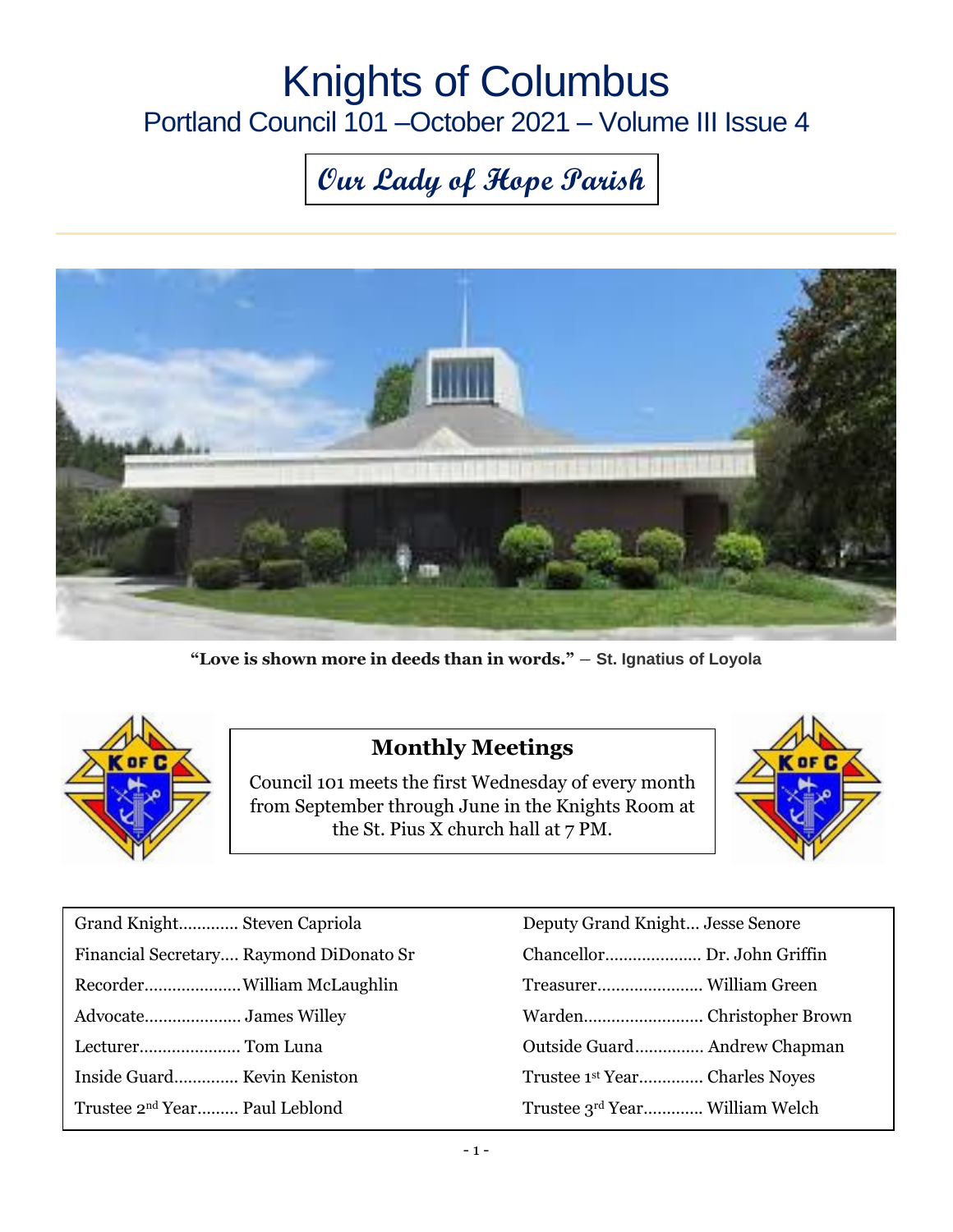### **In This Issue:**

- News from the Grand Knight
- Membership dues
- Council bottle fund
- Tootsie Roll drive
- Nun's Night
- Maine State Council cash calendars
- Our Lady of Hope parish takeout dinner
- "Keep Christ in Christmas" card sales
- Festival of Trees and Silent Auction
- New field agent
- Pro-life Rosary
- ACTS Men's Retreat
- Please pray for
- Quotes
- October birthdays and anniversaries

#### **From the Grand Knights Desk…**

Remember to fill out Surge Reports for any activities that you have been involved in, both within and beyond our parish. The form can be found at **[https://maineknights.net/surge-form/.](https://maineknights.net/surge-form/)** Contact Steve Capriola if you need help filling out the form or would like us to fill it out for you.

Our council has a **Facebook** page. We would like to bring this social media feature back to life for our council. This is a great way to share information about our council, parish and community on a real time basis. Peter Rickett will oversee our Facebook page. If you have anything you would like to share, please contact Peter Rickett at **[pmrickett@gmail.com](mailto:pmrickett@gmail.com)**. The link to our Facebook page is: **https://www.facebook.com/KOC101.**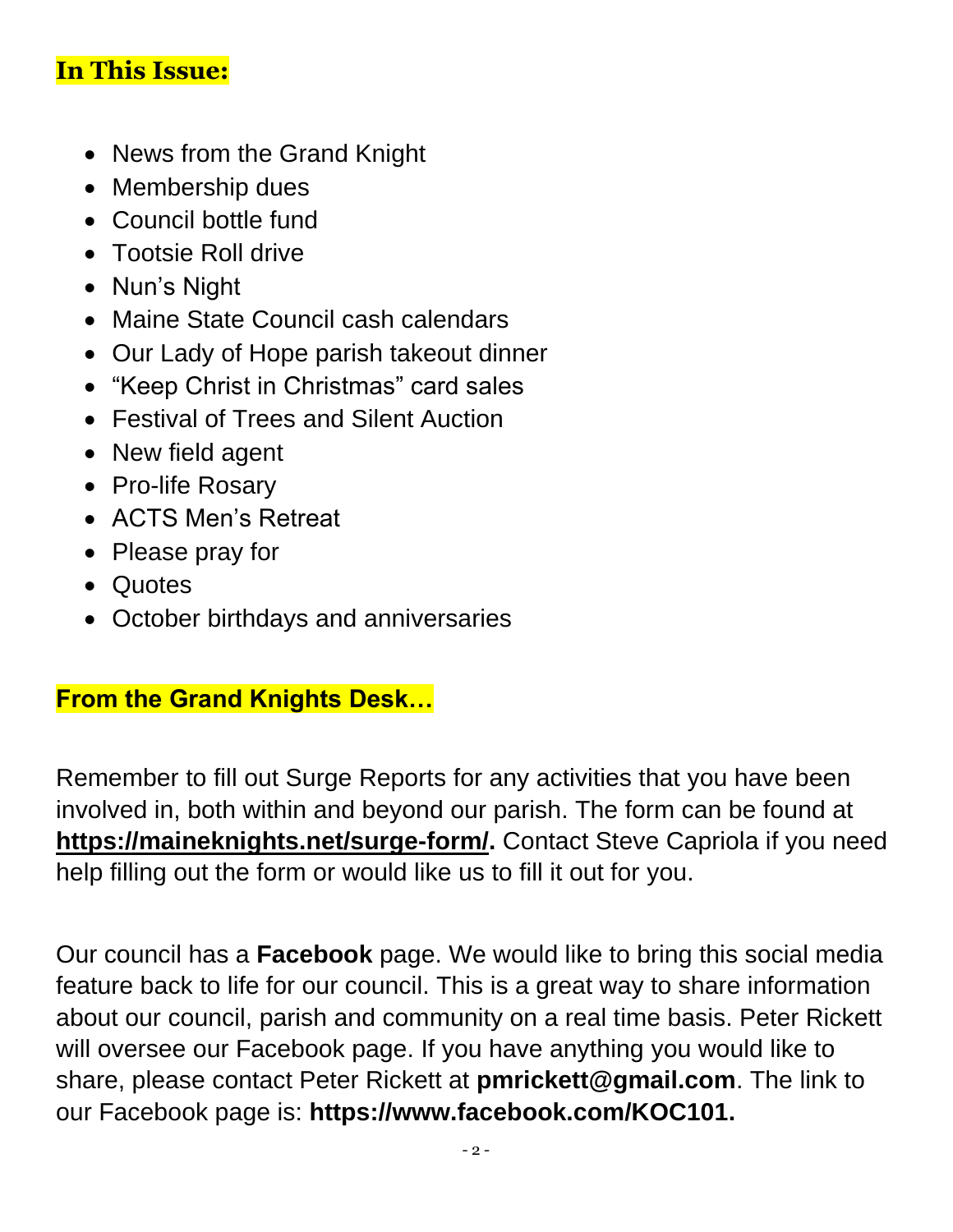**Tom Luna** has stepped forward to be our Lecturer. Thank you, Tom for supporting our council! We now have a full slate of officers for the new fraternal year.

Do you have any news or photos you would like to share with other council members through this newsletter? If so, send it via e-mail to Steve Capriola. If you don't have e-mail, give me a call. Contact information is below.

**Our council meetings will now be in-person only and held in the Knights room downstairs in the St. Pius church hall. We will no longer use Zoom for our meetings, unless conditions change drastically.**

**We ask that you wear a mask at our meetings to help prevent the spread of the virus.**

If you or anyone you know is in need of help during the current healthcare crisis, please don't hesitate to reach out to us! You can contact Steve Capriola at 207-233-3565 or via e-mail at: **[sjcapri@maine.rr.com](mailto:sjcapri@maine.rr.com)**

Hoping you and your family continue to stay safe and healthy as we slowly continue to deal with the pandemic!

Steve Capriola – Grand Knight Council 101

#### **Membership dues:**

If you have not paid your membership dues for the current year, please send your payment to Ray DiDonato at 29 Edwards St., Portland 04102. If you are undergoing a financial or medical hardship, please contact Ray as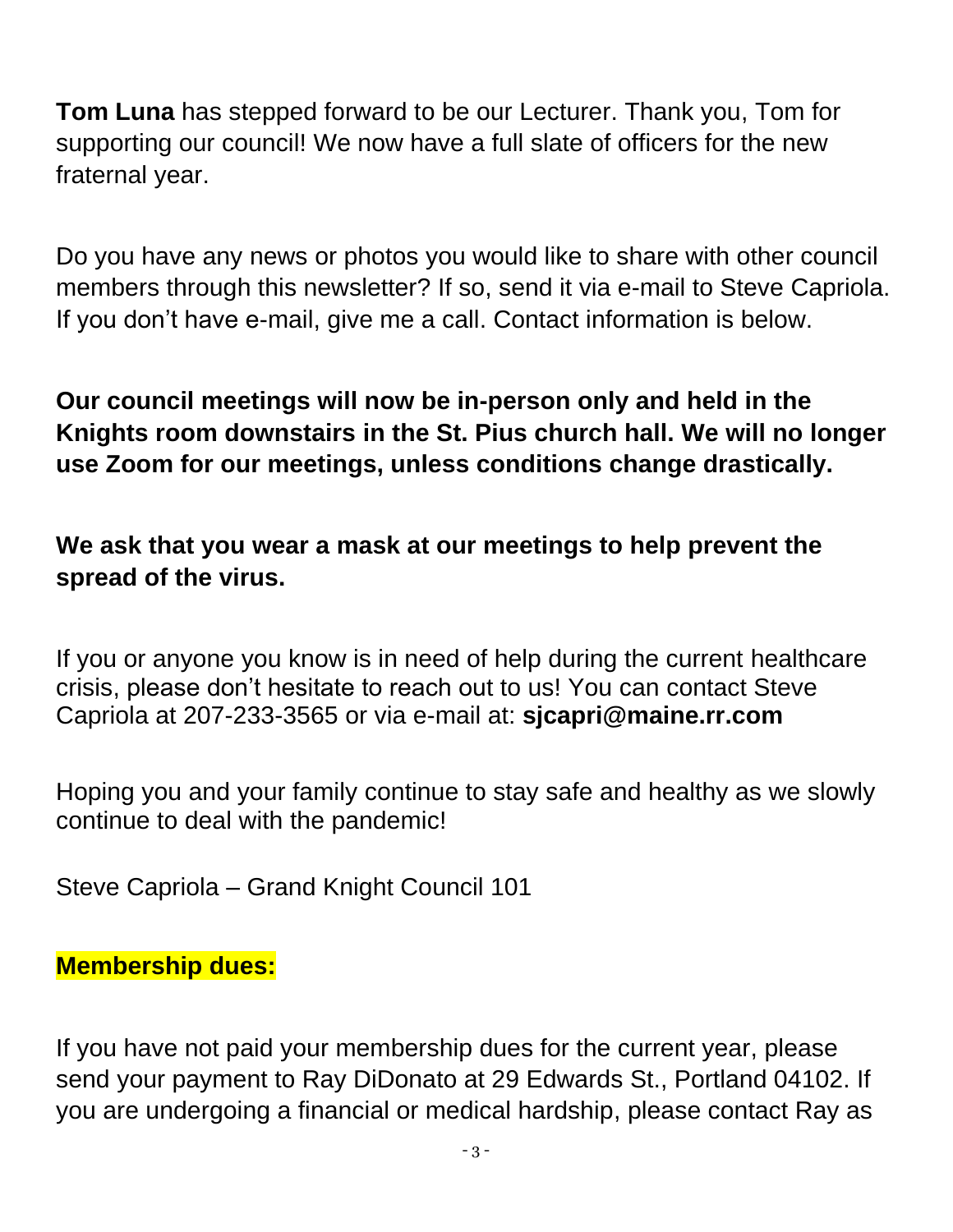you may have your dues waived. You can contact him at 207-831-3494 or email at **[raydidonatosr.1@gmail.com](mailto:raydidonatosr.1@gmail.com)**

### **Council bottle fund:**

Please drop off bottles and cans at John Brown's house at 87 Whitney Ave., Portland (leave them behind the back porch) or give them to Chris Brown at any of our council meetings. God bless and thank you to all those who have donated bottles and cans to help raise funds for our council!

#### **Tootsie Roll drive:**

Our annual Tootsie Roll drive (which wasn't held last year due to the virus) will be held outside the front doors of Evergreen Credit Union's locations on Riverside Street in Portland and Broadway in South Portland on Saturday, October 23rd from 9 AM to 1 PM. We have about ten Knights who have stepped forward to cover one hour time slots and/or help organize and run this important fundraising event for people with intellectual disabilities.

#### **Nun's Night:**

Due to the pandemic, we will have to cancel our annual Nun's Night Christmas celebration at St. Pius for the second year in a row. In its place we would like to bring Christmas to the nuns throughout southern Maine as we did last year. For the gift bags for the nuns, we are looking at purchasing boxes of Christmas cards through the "Keep Christ in Christmas Card Sales" as they become available, additional gifts purchased by the council and individual members (please gift wrap any gifts you purchase), a personalized greeting card and perhaps \$5 in cash. We will also need volunteers to deliver the gifts to Nuns in various communities across southern Maine. Delivery would begin on the first Thursday of December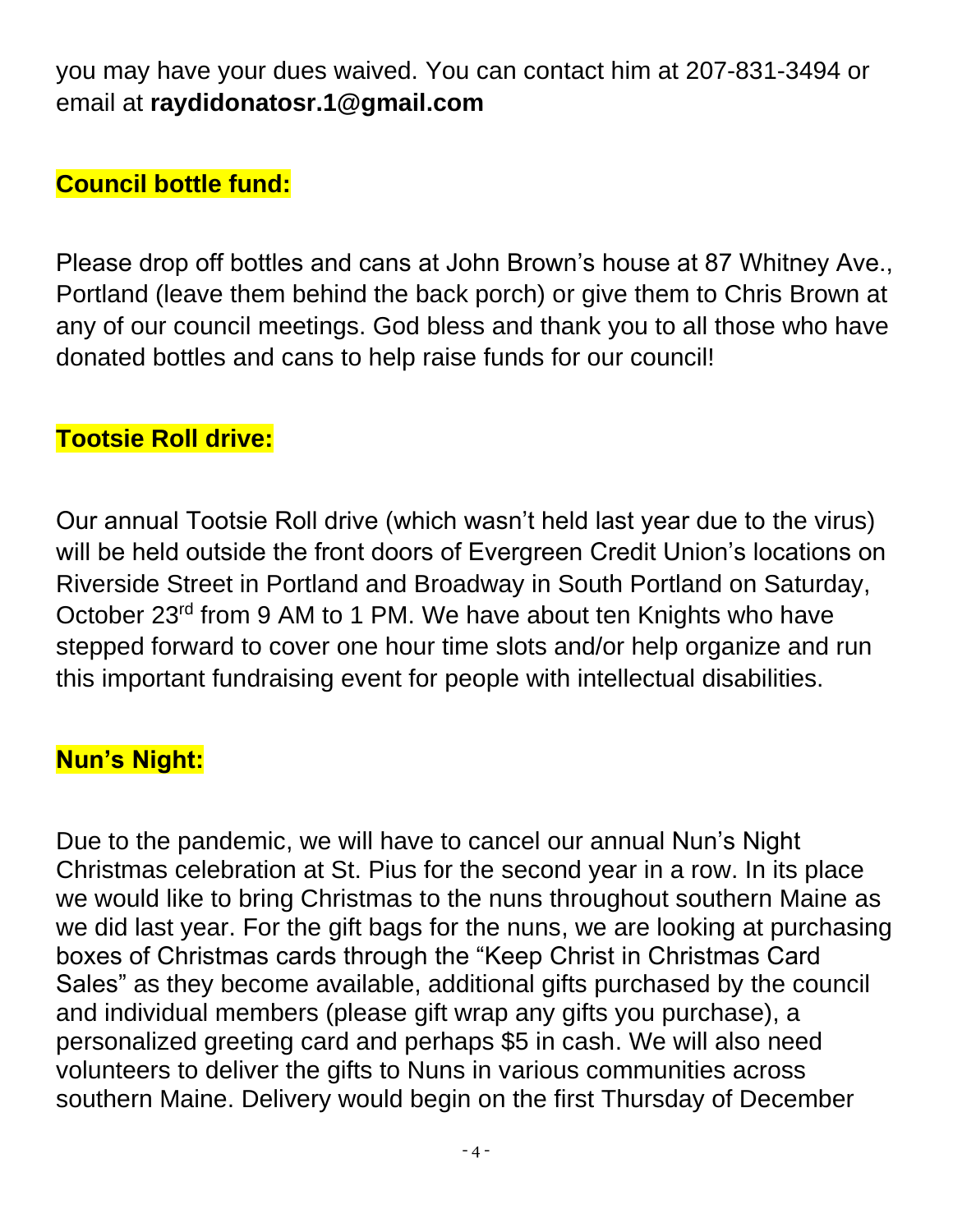when we normally would have had Christmas dinner for the nuns. This year that falls on the  $2<sup>nd</sup>$  day of the month. We will continue to work on this over the next couple of months. **Please contact Steve Capriola at 207-233- 3565 or via e-mail at [sjcapri@maine.rr.com](mailto:sjcapri@maine.rr.com) if you can help out.** 

|                           |                                 |                                 | <b>JANUARY 2022</b>    |                                                                                 |                                   |                          |
|---------------------------|---------------------------------|---------------------------------|------------------------|---------------------------------------------------------------------------------|-----------------------------------|--------------------------|
| Sunday                    | Monday                          | Tuesday                         |                        | Wednesday Thursday                                                              | Friday                            | Saturday                 |
|                           |                                 |                                 |                        |                                                                                 |                                   | $\mathbf{1}$<br>\$500    |
| \$100                     | $\overline{\mathbf{3}}$<br>\$50 | $\overline{4}$<br>\$50          | $\overline{5}$<br>\$50 | 6<br>\$50                                                                       | $\overline{7}$<br>\$50            | 8<br>\$100               |
| \$100                     | 10<br>\$50                      | 11<br>\$50                      | 12<br>\$50             | 13<br>\$50                                                                      | 14<br>\$50                        | 15<br>\$100              |
| 16<br>\$100               | 17<br>\$500                     | 18<br>\$50                      | 19<br>\$50             | 20<br>\$50                                                                      | 21<br>\$50                        | 22<br>\$100              |
| 23<br>\$100               | 24<br>\$50                      | 25<br>\$50                      | 26<br>\$50             | 27<br>\$50                                                                      | 28<br>\$50                        | 29<br>\$100              |
| 30<br>\$100               | 31<br>\$50                      |                                 |                        |                                                                                 |                                   |                          |
|                           |                                 |                                 | <b>FEBRUARY 2022</b>   |                                                                                 |                                   |                          |
| Sunday                    | Monday                          | Tuesday                         | Wednesday              | Thursday                                                                        | Friday<br>$\overline{\mathbf{4}}$ | Saturday<br>5            |
|                           |                                 | $\mathbf{1}$<br>\$50            | $\overline{2}$<br>\$50 | $\overline{3}$<br>\$50                                                          | \$50                              | \$100                    |
| $6 \overline{6}$<br>\$100 | $\overline{7}$<br>\$50          | 8<br>\$50                       | $\overline{9}$<br>\$50 | 10<br>\$50                                                                      | 11<br>\$50                        | 12<br>\$100<br>19        |
| 13<br>\$100               | 14<br>\$50                      | 15<br>\$50                      | 16<br>\$50             | 17<br>\$50<br>24                                                                | 18<br>\$50<br>25                  | \$100<br>26              |
| 20<br>\$100               | 21<br>\$500                     | 22<br>\$50                      | 23<br>\$50             | \$50                                                                            | \$50                              | \$100                    |
| 27<br>\$100               | 28<br>\$50                      |                                 | <b>MARCH 2022</b>      |                                                                                 |                                   |                          |
|                           |                                 |                                 | Wednesday              | Thursday                                                                        | Friday                            | Saturday                 |
| Sunday                    | Monday                          | Tuesday<br>$\mathbf{1}$<br>\$50 | $\overline{2}$<br>\$50 | $\overline{3}$<br>\$50                                                          | $\overline{\mathbf{4}}$<br>\$50   | $5\overline{5}$<br>\$100 |
| $\overline{6}$<br>\$100   | $\overline{7}$<br>\$50          | 8<br>\$50                       | 9<br>\$50              | 10<br>\$50                                                                      | 11<br>\$50                        | 12<br>\$100              |
| 13<br>\$100               | 14<br>\$50                      | 15<br>\$50                      | 16<br>\$50             | 17<br>\$50                                                                      | 18<br>\$50<br>25                  | 19<br>\$100<br>26        |
| 20<br>\$100               | 21<br>\$50                      | 22<br>\$50                      | 23<br>\$50             | 24<br>\$50<br>31                                                                | \$50<br>1 APRIL                   | \$100                    |
| 27<br>\$100               | 28<br>\$50                      | 29<br>\$50                      | 30<br>\$50             | \$50                                                                            | \$2000                            |                          |
|                           |                                 |                                 |                        | Please Print Legibly: Only 2500 Calendars Printed \$10 Each - 91 chances to win |                                   | 1811<br>1811             |
| Name:                     |                                 |                                 |                        |                                                                                 |                                   |                          |
| Address:                  |                                 |                                 |                        |                                                                                 |                                   |                          |

#### **Maine State Council cash calendars:**

The Maine State Council has sent out all of their cash calendars for 2022 (see image at left) to councils across the state. Our council has sold several calendars and we still have a few calendars available for purchase. This is an important fund raiser for the Maine State Council. Calendars are \$10 each. You have 91 chances of winning cash prizes from January 1<sup>st</sup> through April 1<sup>st</sup> of 2022. For tickets or more information contact Steve Capriola at 233-3565.

## **Our Lade of Hope parish takeout dinner:**

The Knights of Columbus will be hosting another takeout dinner at Our Lady of Hope parish on Saturday, November 13<sup>th</sup>. This dinner will be a fund raiser for both councils, 101 and 11257. This will be a barbeque chicken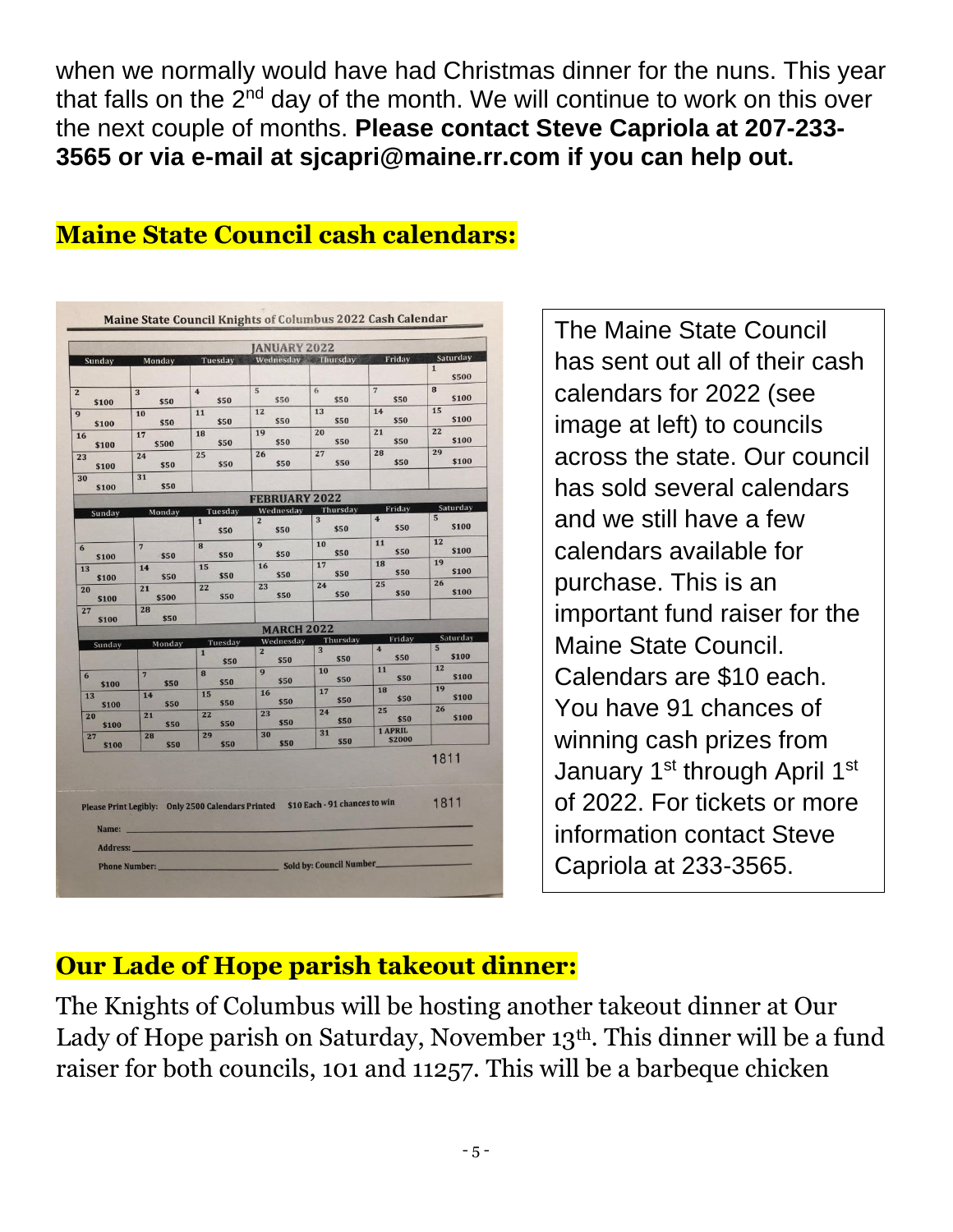dinner and will cost \$15. Details will be forthcoming in the church bulletin. If you can help out that Saturday afternoon please let us know.

**"Keep Christ in Christmas" card sales:**

From Jim Willey:

KEEP CHRIST IN CHRISTMAS!

This year, Council 101 is planning on IN-PERSON religious Christmas card sales after all masses at both churches on NOVEMBER 6<sup>th</sup> & 7<sup>th</sup> and DECEMBER  $4<sup>th</sup>$  &  $5<sup>th</sup>$ . If you would like to help man the tables, please email Brother Jim Willey at: **jimandbarbarawilley@gmail.com**. Let Jim know which mass and which date you would like. Please note that either Jim or his wife, Barbara, will deliver materials to you and collect the money at all masses. You are asked to report 20 minutes before mass and stay until 20 minutes after mass. We welcome wives and members of Council 11257 to participate. THANK YOU!

**Festival of Trees and Silent Auction:**

From Paul Leblond:

Our Lady of Hope Parish is hosting a Thanks4Giving Silent Auction and Tree Festival. Come join in part or all of the activities. Here is a rundown of the day's events on Saturday November  $6<sup>th</sup>$ .

From 10 to 4 pm take raffle chances on trees that are decorated and have lots of gifts based on a theme. Winner takes home everything, gifts and the tree.

Then join us at St. Pius Hall for our Silent Auction from 7 to 9 pm. Admission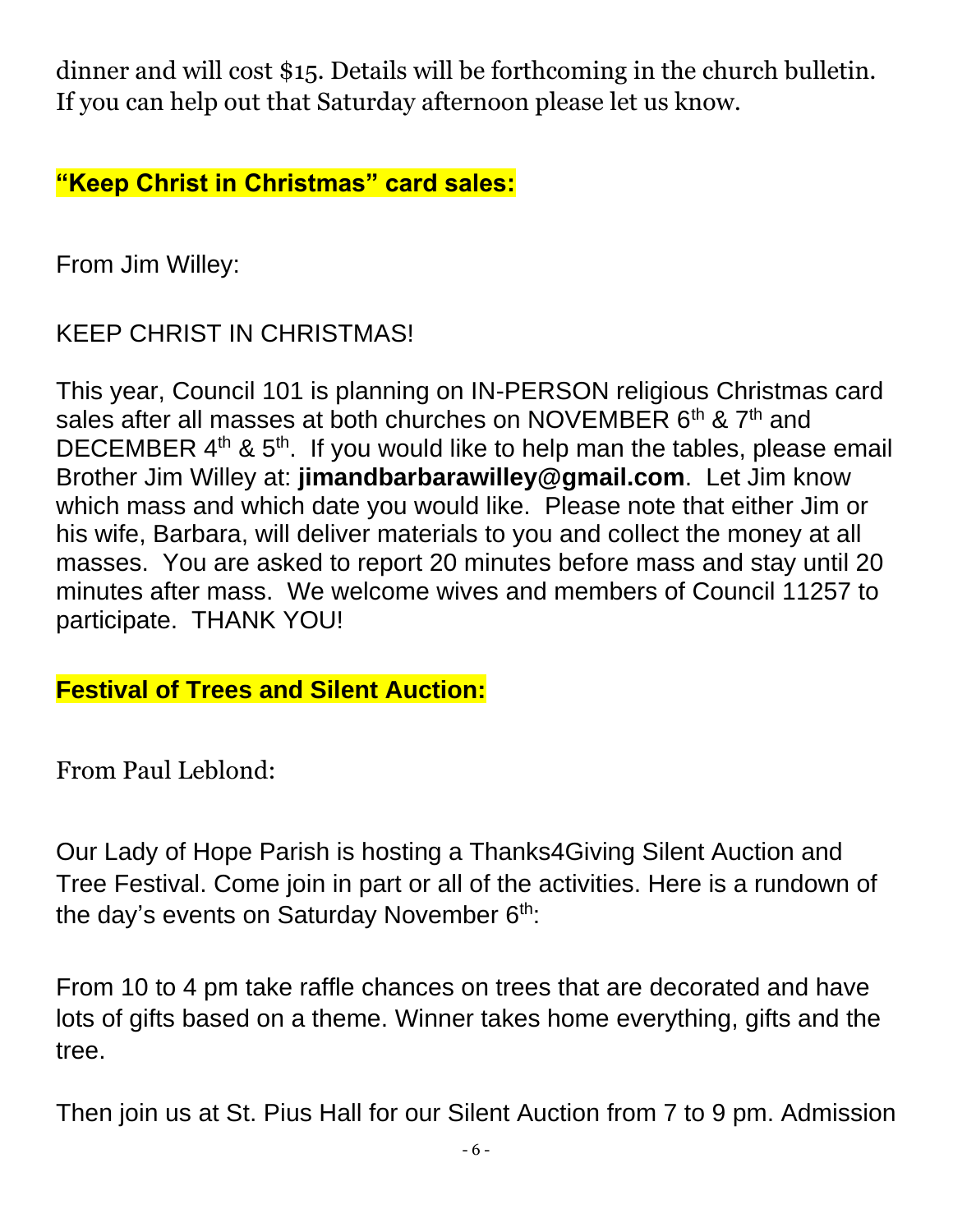of \$15 paid by November 1st. Over 100 items to bid on, two drinks included from Maria's restaurant, food and live music.

Contact Paul Leblond for more information and tickets.

You can start bidding early at www.biddingowl.com/ourladyofhope

#### **New field agent:**

The new field agent for our council is Chris Weiss. He can be reached at 207-691-1981 or [Chris.weiss@kofc.org](mailto:Chris.weiss@kofc.org)

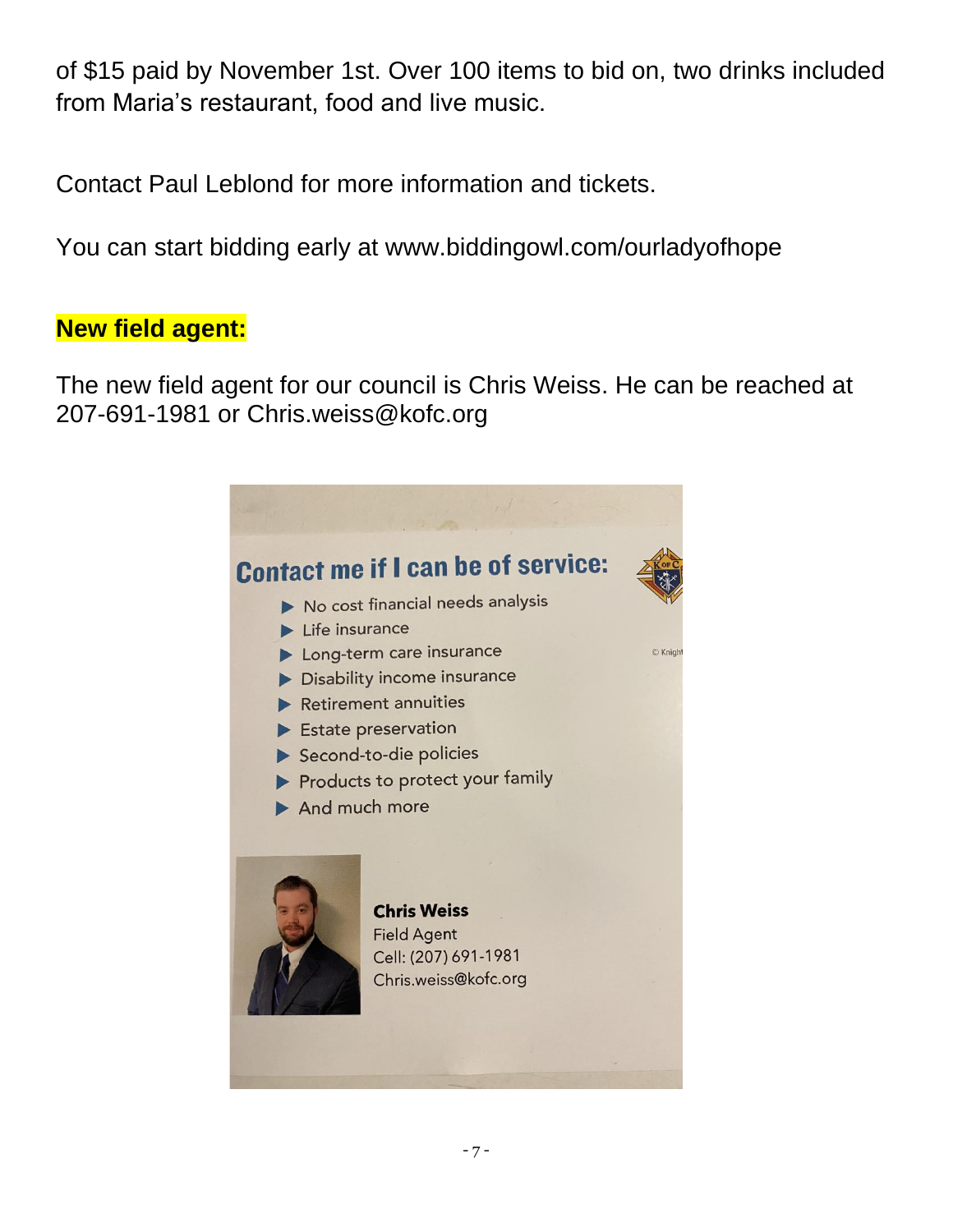#### **Pro-Life Rosary**

There will be a Pro-Life Rosary and prayer service on Saturday, Oct 23<sup>rd</sup>, at noon at Holy Martyrs Church on Foreside Road in Falmouth. It will most likely be held in back at the grotto, but will be moved inside if weather is a factor. The service is expected to run about 45 minutes. Call Tom Luna for more information (518-9236 – home).

#### **ACTS Men's Retreat – Nov 18-21, 2021**

You are invited to join us for a spiritually uplifting weekend. Set aside some time for God and yourself!

Our next men's ACTS Retreat will be held from Thursday through Sunday, Nov  $18<sup>th</sup> - 21<sup>st</sup>$ , at Camp Mechuwana in Winthrop. That is the weekend before Thanksgiving. Transportation will be provided. Cost is only \$165 per person.

A **COVID-Safe "Bubble" will be used** to protect the health of all participants. All will be asked to be fully vaccinated and will be provided with rapid test kits to self-administer within 24 hours of the retreat. Retreatants will all have private rooms. All available ventilation options will be utilized, as will outdoor spaces – weather permitting. Non-contact temperatures and the presence of symptoms will be checked on departure and every morning. Masking policy will follow the federal CDC guidance for Cumberland and Kennebec counties for the days of the retreat – whichever is more stringent. A physician is on the team and will be present throughout the retreat. See the full COVID prevention protocol at: <https://pothe.org/acts-retreat>

Our Men's ACTS Retreat provides an opportunity to make our spiritual journey, our relationship with our Lord, a priority and focus for a few short days. Please join us!

To register and for more information, visit <https://pothe.org/acts-retreat> or contact Tom Luna (518-9236).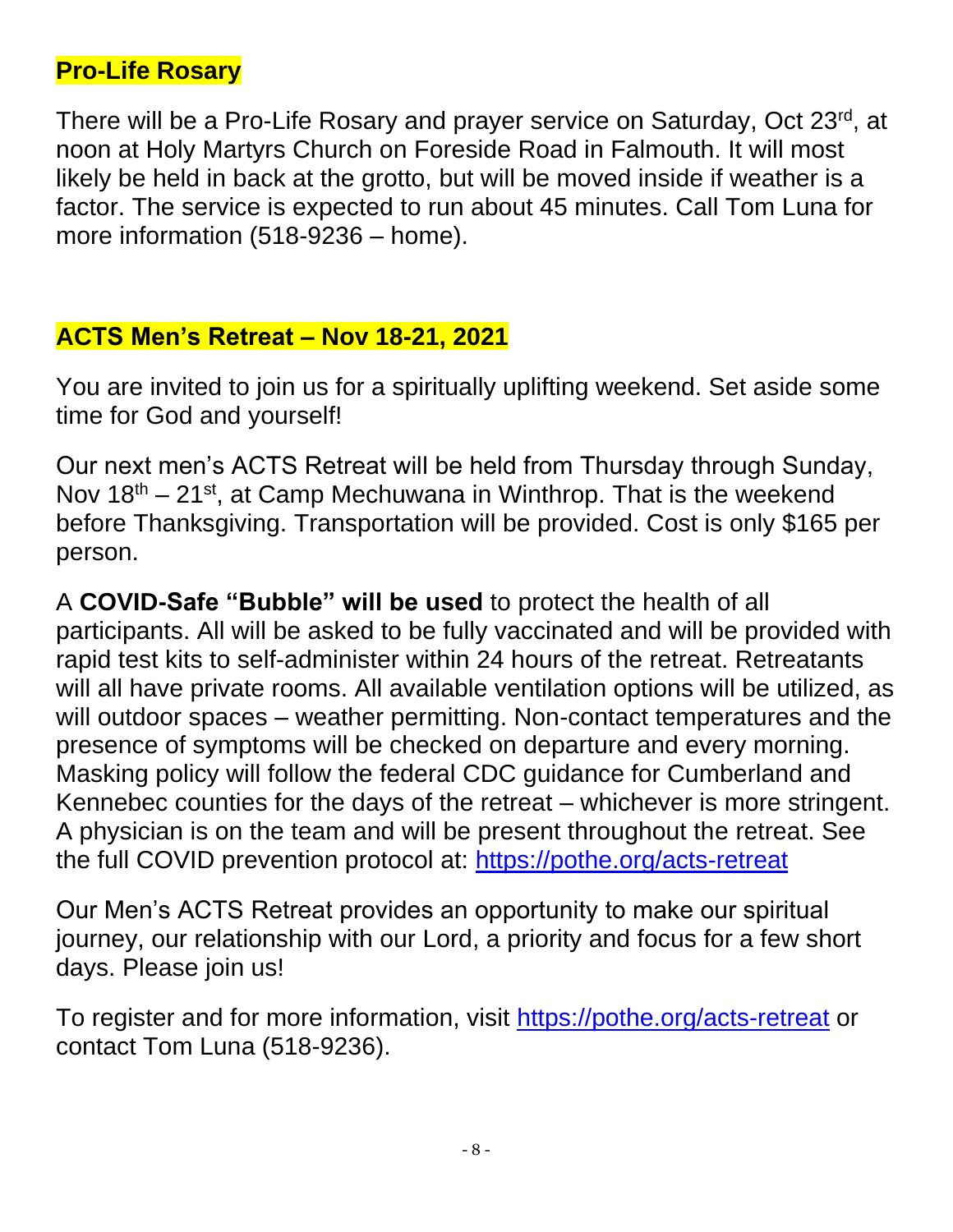**Please pray for:**

All those who have passed away due to COVID-19, their loved ones and anyone currently suffering from the virus.

#### **Quotes:**

*"Fall has always been my favorite season. The time when everything bursts with its last beauty, as if nature had been saving up all year for the grand finale."*

Lauren Destefano

*"I'm so glad I live in a world where there are Octobers."*

L.M. Montgomery

*"The grass withers, the flower fades, but the word of our God will stand forever."*

Isaiah 40:8

*"God is not unjust; he will not forget your work and the love you have shown him as you have helped his people and continue to help them."* Hebrews 6:10

*"But I say to you who hear, love your enemies, do good to those who hate you, bless those who curse you, pray for those who abuse you."* Luke 6:27